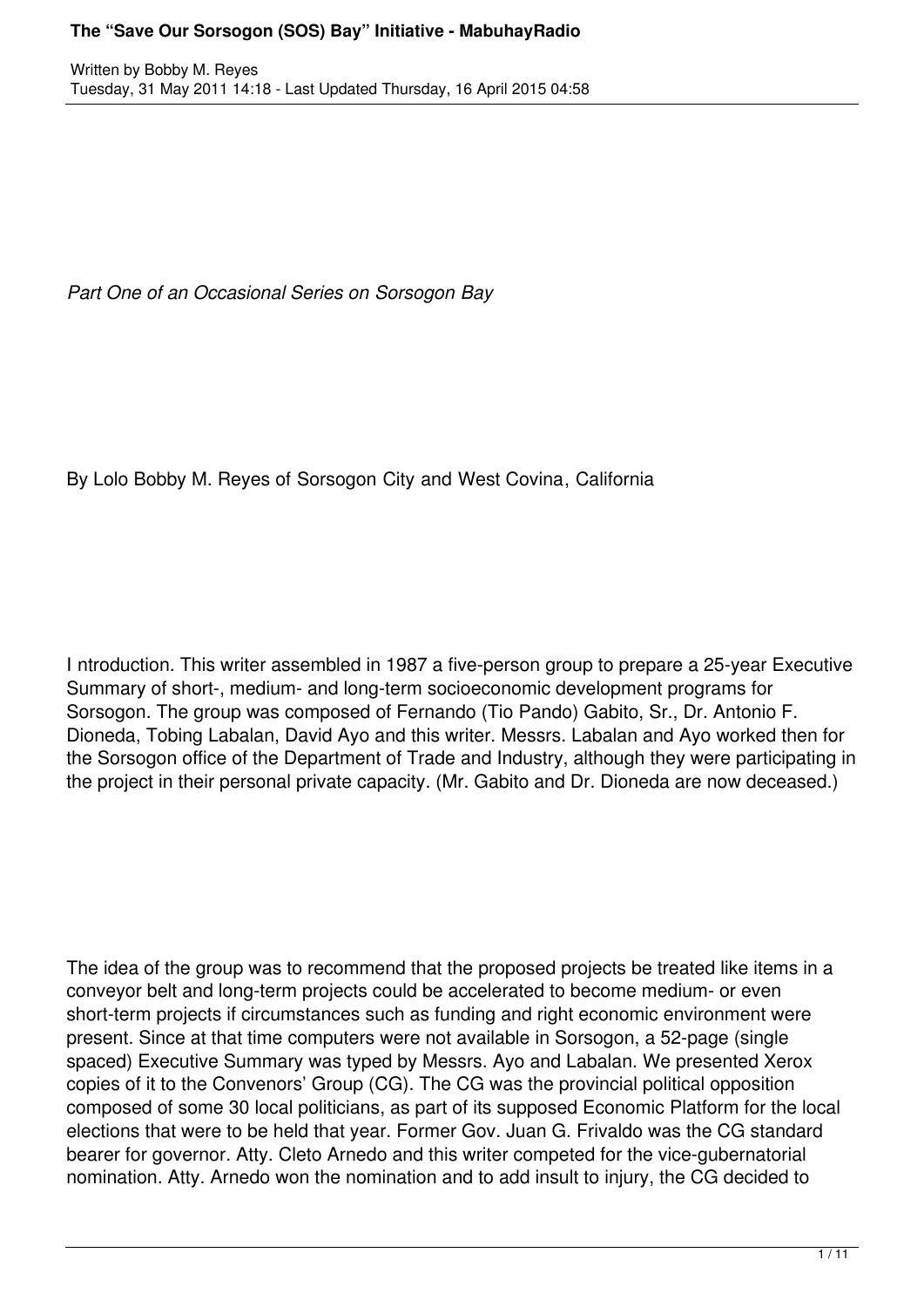Written by Bobby M. Reyes Tuesday, 31 May 2011 14:18 - Last Updated Thursday, 16 April 2015 04:58

reject the Executive Summary. To quote one of the CG's traditional politicians, "Local politics did not need to produce an economic platform." The slate of Mr. Frivaldo and Atty. Arnedo won that year's elections. Eventually, Mr. Frivaldo was disqualified over his American citizenship and Vice Governor Arnedo completed the term as acting governor. (Atty. Arnedo is also now deceased.)

Prior to his death, former Governor Frivaldo met with this writer in Los Angeles, California. Mr. Frivaldo told this writer that he regretted having not pushed the economic programs contained in the said Executive Summary. Although he said that even if he liked to do so, he was eased out from the governorship. And so everything was moot and academic. By the way, in front of several Sorsoganon-American community leaders, Mr. Frivaldo said that this writer was his choice for a running mate but several leaders vetoed his selection on the threat of junking the slate if I was chosen to run for vice governor. (But then Mr. Frivaldo could have been just diplomatic about it, especially since this author was hosting the event where the former Sorsogon governor was the guest speaker.)

Among the "impact projects" that the five-person study group recommended was the "Save Our Sorsogon (SOS) Bay" initiative. Our model was the "Heal the (Santa Monica) Bay" of Los Angeles County

, California, which was started in 1985

.

{xtypo\_quote} **Editor's Note:** To read a description of Sorsogon Bay circa 1960s, please read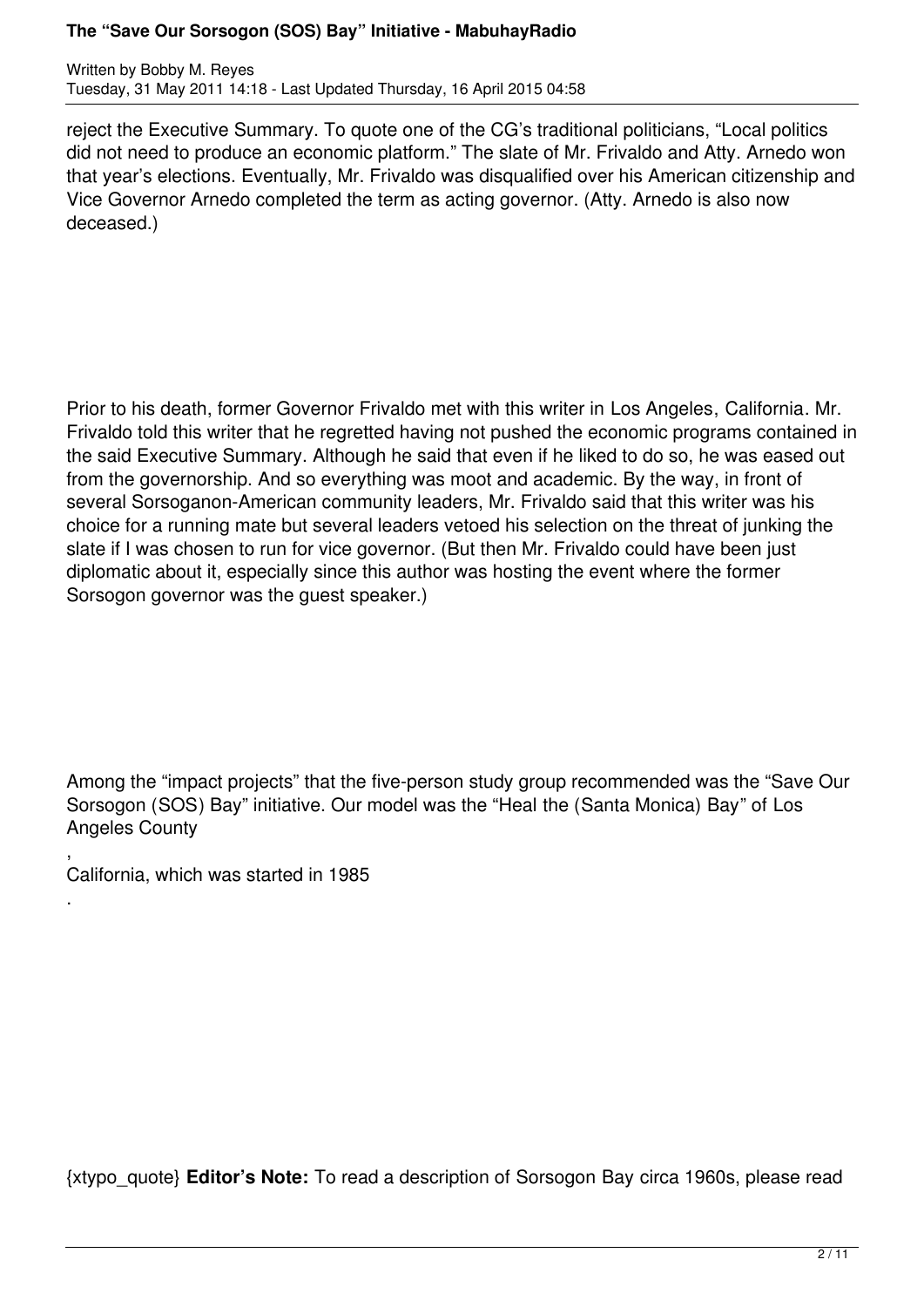this article, The Filipino "Silent Springs" (With Apologies to Rachel Carson) {/xtypo\_quote}

URL: http://www.mabuhayradio.com/ecology-and-the-environment/the-filipino-silent-springs-wit h-apologies-to-rachel-carson

S everal parts of the study eventually were apparently incorporated in some advocacies about "saving" Sorsogon Bay. Here is a 2000 report (apparently done by the "Radyo Serbisyo" program), a copy of which was provided by a concerned citizen of Sorsogon to this writer. I publicized it in the now defunct www.yimby.com (the forerunner of the www.mabuhayradio.

com de la contrada de la contrada de la contrada de la contrada de la contrada de la contrada de la contrada d<br>Com de la contrada de la contrada de la contrada de la contrada de la contrada de la contrada de la contrada d

QUOTE.

**SAVE SORSOGON BAY MOVEMENT**

**Rationale**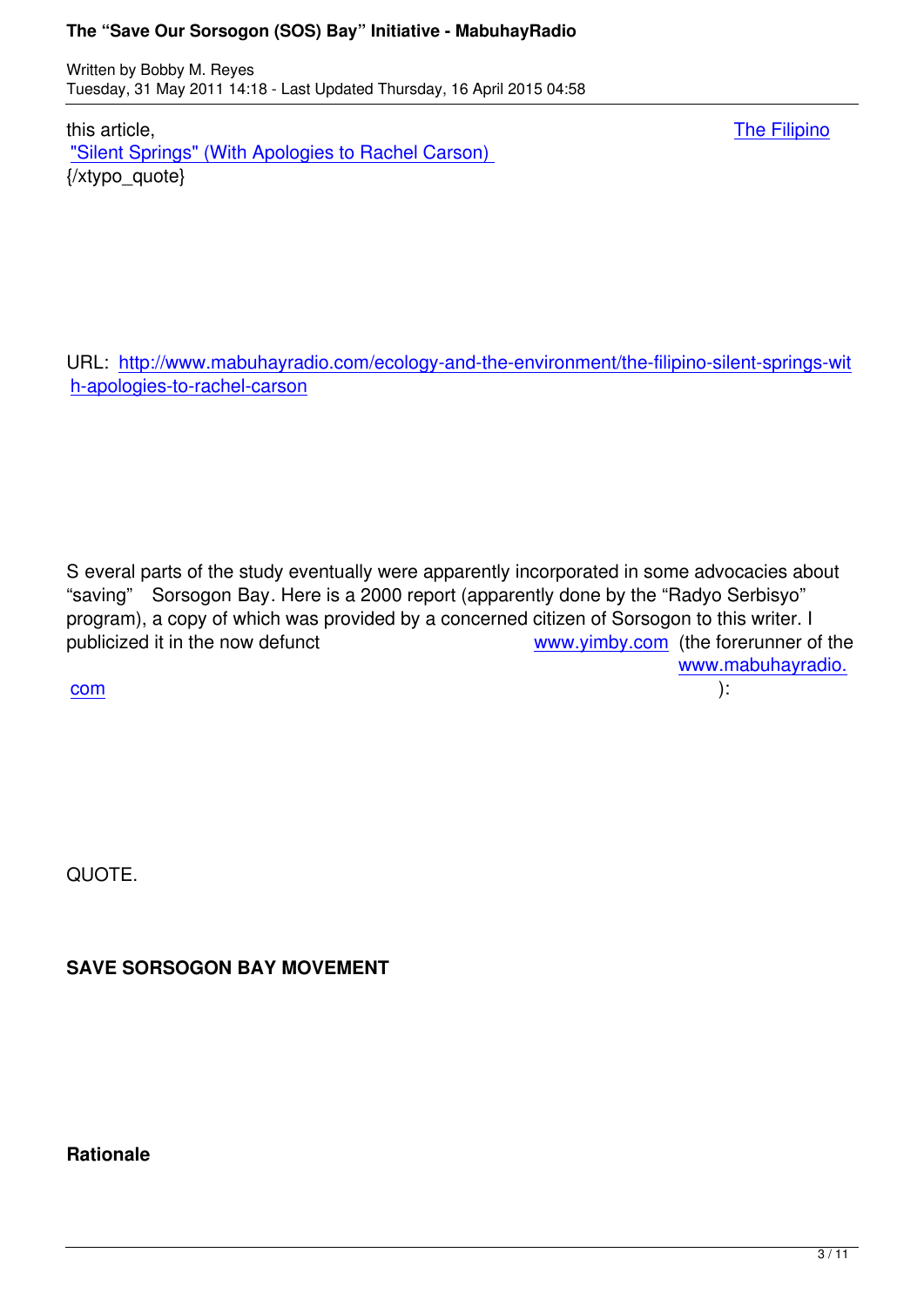SORSOGON BAY is a vital source of food for the province of Sorsogon.

It is also the main source of livelihood of at least 20,000 marginal fishermen and their families, not to mention the equally large number of families who are engaged in fishery-related businesses like buy-and-sell, fish preservation, aquamarine culture and the likes.

The bay covers a total area of about 35,000 hectares and is rimmed by seven municipalities – Magallanes, Juban, Casiguran, Sorsogon, Castilla, Pilar, and Donsol.

The bay holds more than ample resources to sustain the needs of the community, until about 15 years ago.

Studies show that for the last 15 years the bay had suffered untold destruction from the hands of some unscrupulous fishermen who used sinister methods of fishing.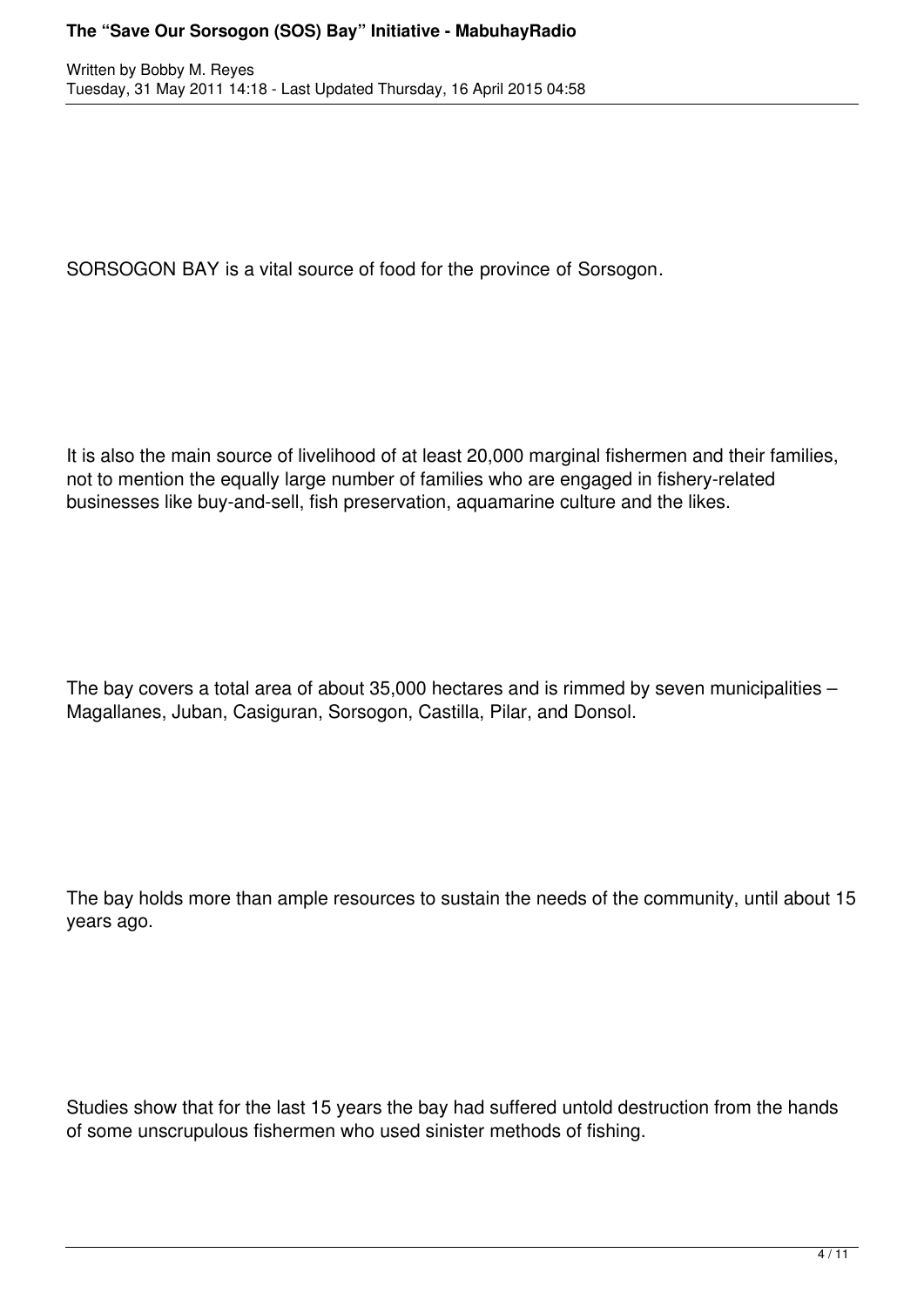Continuous forest degradation and environmental pollution also contributed heavily to the regression of the bay, which one study group described as a dying bay.

Some 34 rivers from all over the province empty to the bay, which contribute to siltation.

Though some local government units and non-government organizations (NGOs) have initiated some moves to avert this potential disaster government officials themselves admit that these are haphazardly done and no serious efforts are being carried out towards this end.

Government agencies and the NGOs concerned trace the failure of their efforts to save the bay to the lack of consistent and meaningful information and education campaign (IEC), which could help educate our people about the man-made hazards being faced by the Sorsogon Bay.

In response to this, Radyo Serbisyo has initiated an advocacy campaign through the airlanes to help the government in this aspect.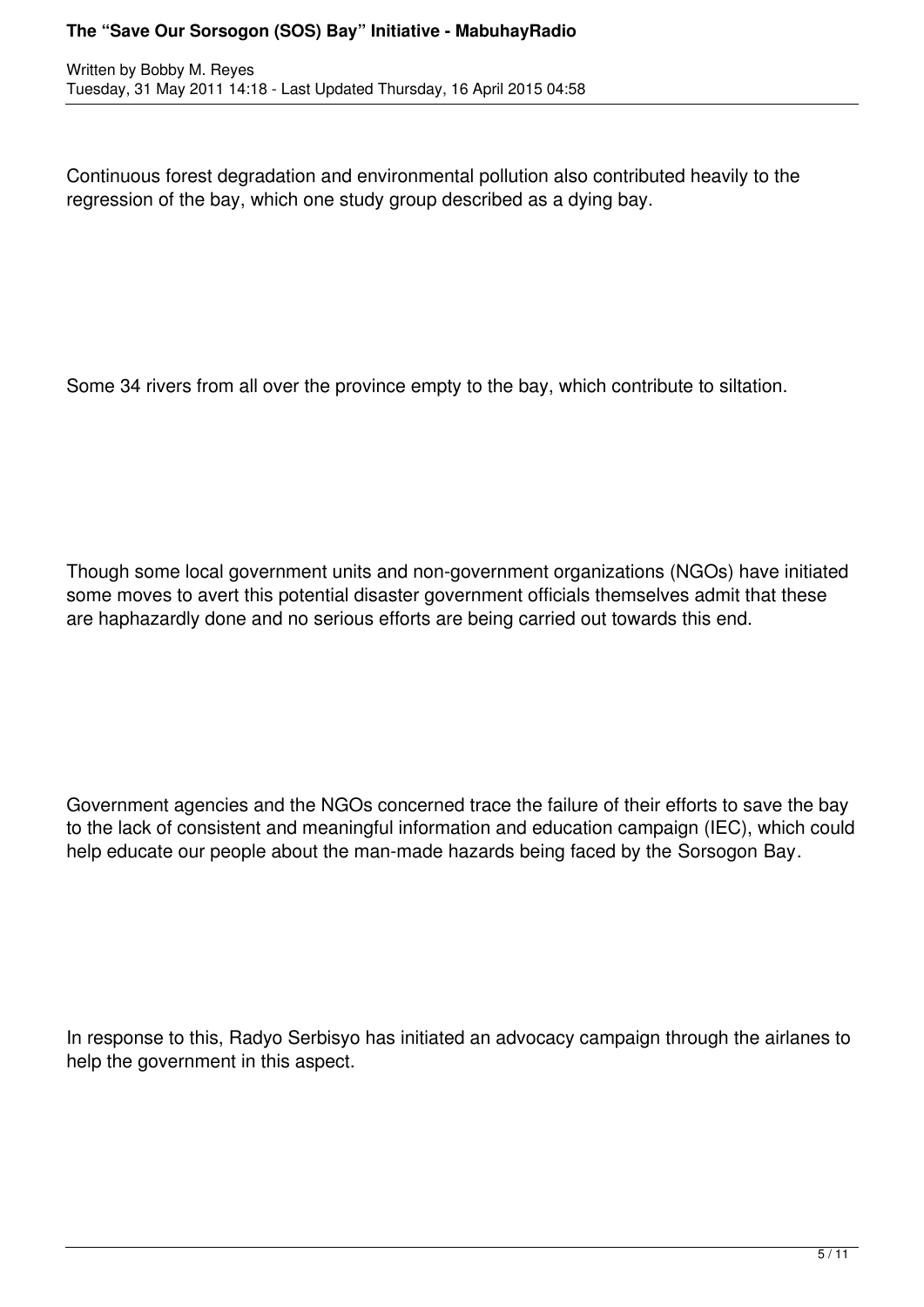Written by Bobby M. Reyes Tuesday, 31 May 2011 14:18 - Last Updated Thursday, 16 April 2015 04:58

Also, we have been conducting a series of forum and dialogues among the various government agencies concerned and the NGOs especially the fishermen to find ways in tackling this problem.

These series of activities gave birth to the concept of the ISALBAR- Integrated Sectoral Alliance for Bay Rehabilitation (Save Sorsogon Bay Movement).

**OBJECTIVES:**

- 1) To help and assist the government in its efforts to rehabilitate the bay through IEC.
- 2) To mobilize the private sector and the various NGOs in this campaign.
- 3) To initiate an anti-pollution campaign.
- 4) To initiate an environmental protection drive.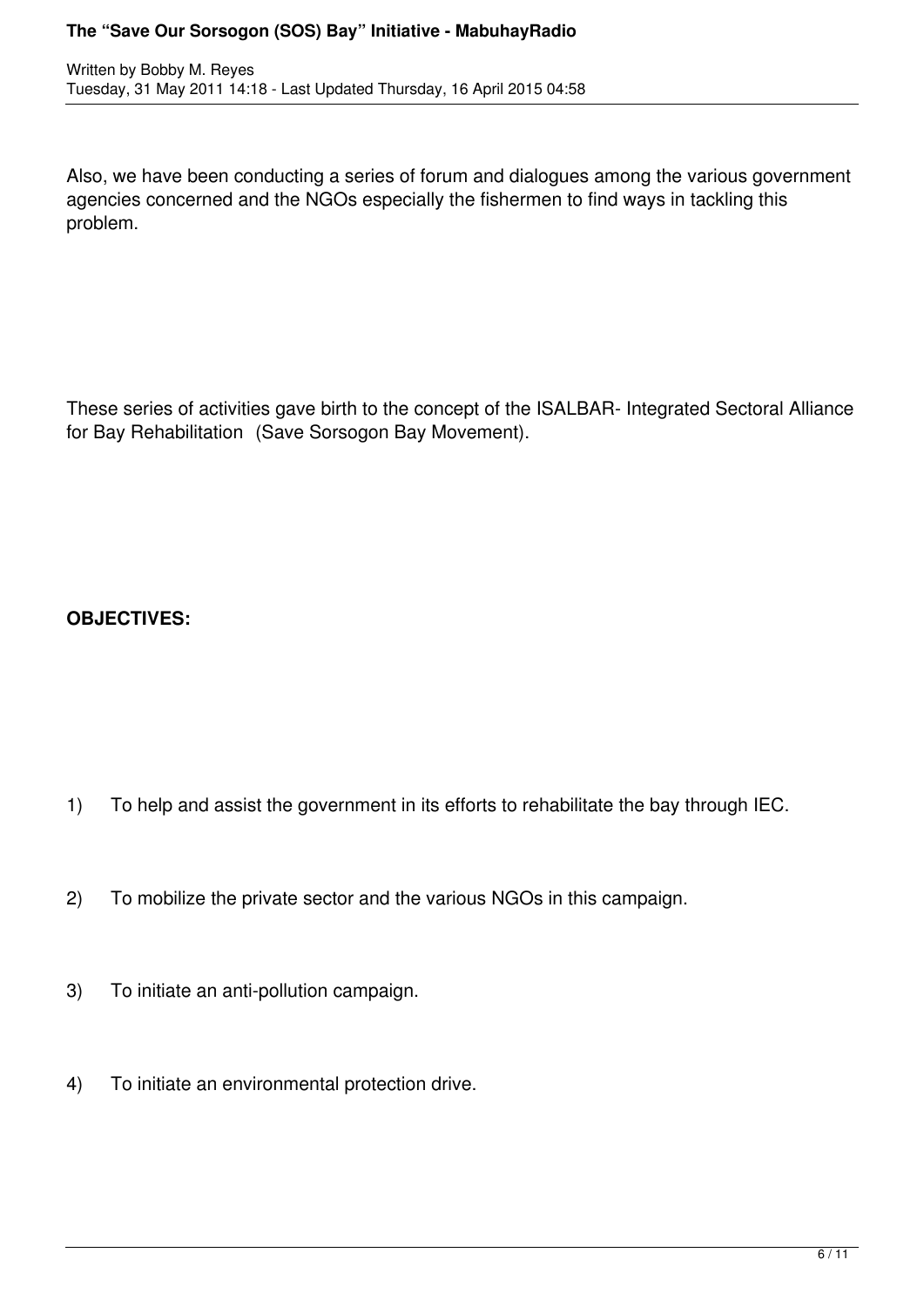### **PURPOSES:**

1) To educate the fishermen on the effects of unabated illegal fishing.

2) To educate the people of the hazards being caused by environmental degradation and pollution.

3) To coordinate all government and private sector programs relative to the bay protection.

# **PARTICIPANTS:**

- 1) Provincial Agriculture Office
- 2) Bureau of Fisheries and Aquatic Resources
- 3) Integrated FARMC

4) Municipal governments of Sorsogon, Magallanes, Juban, Casiguran, Castilla, Pilar and Donsol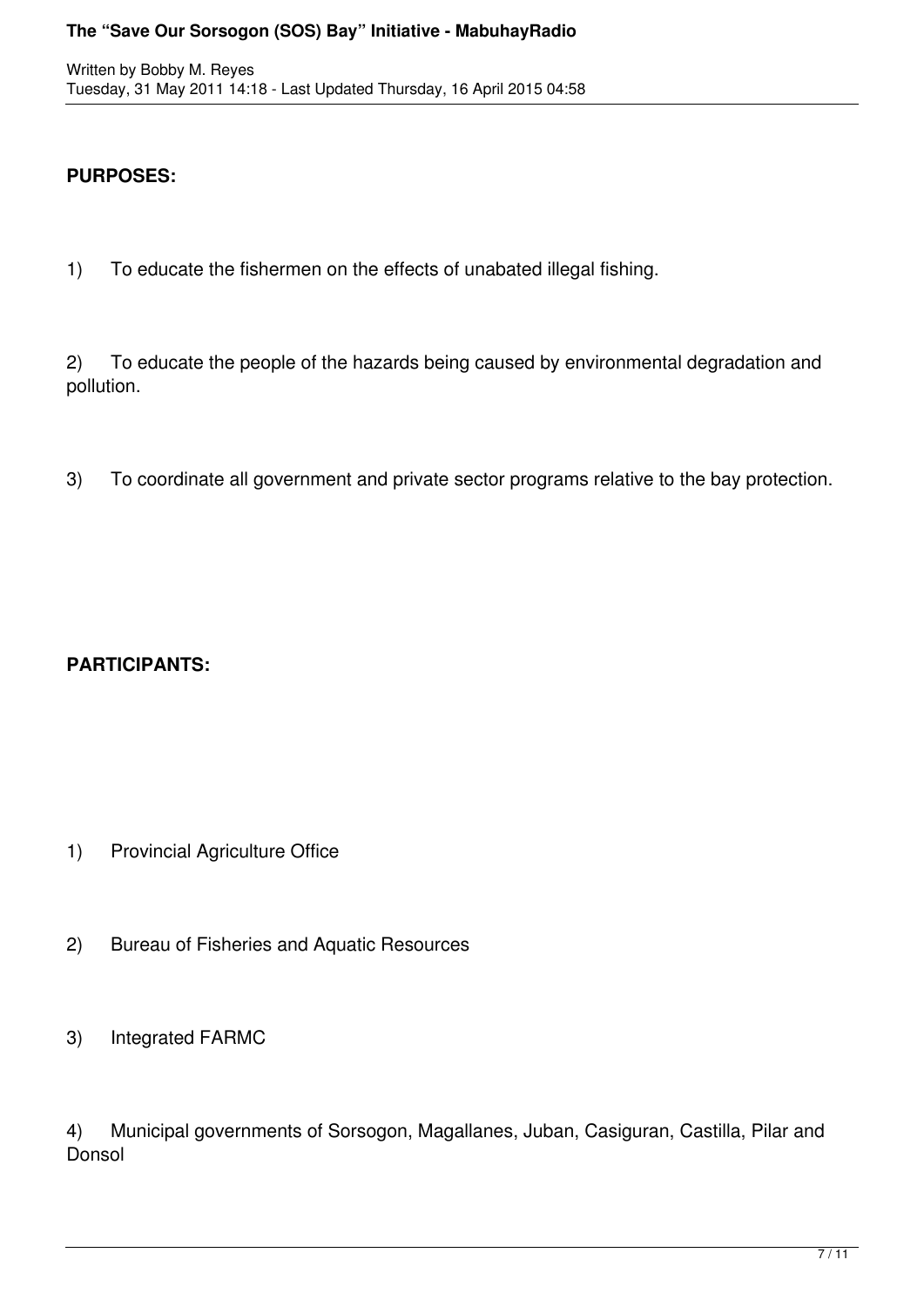- 5) Social Action Center
- 6) Philippine Information Agency
- 7) Provincial Government of Sorsogon
- 8) Provincial Agriculture and Fishery Council
- 9) ISDA
- 10) PESPASOR
- 11) Mussel Farmers Association of Sorsogon
- 12) Radyo Serbisyo

# **METHODOLOGY**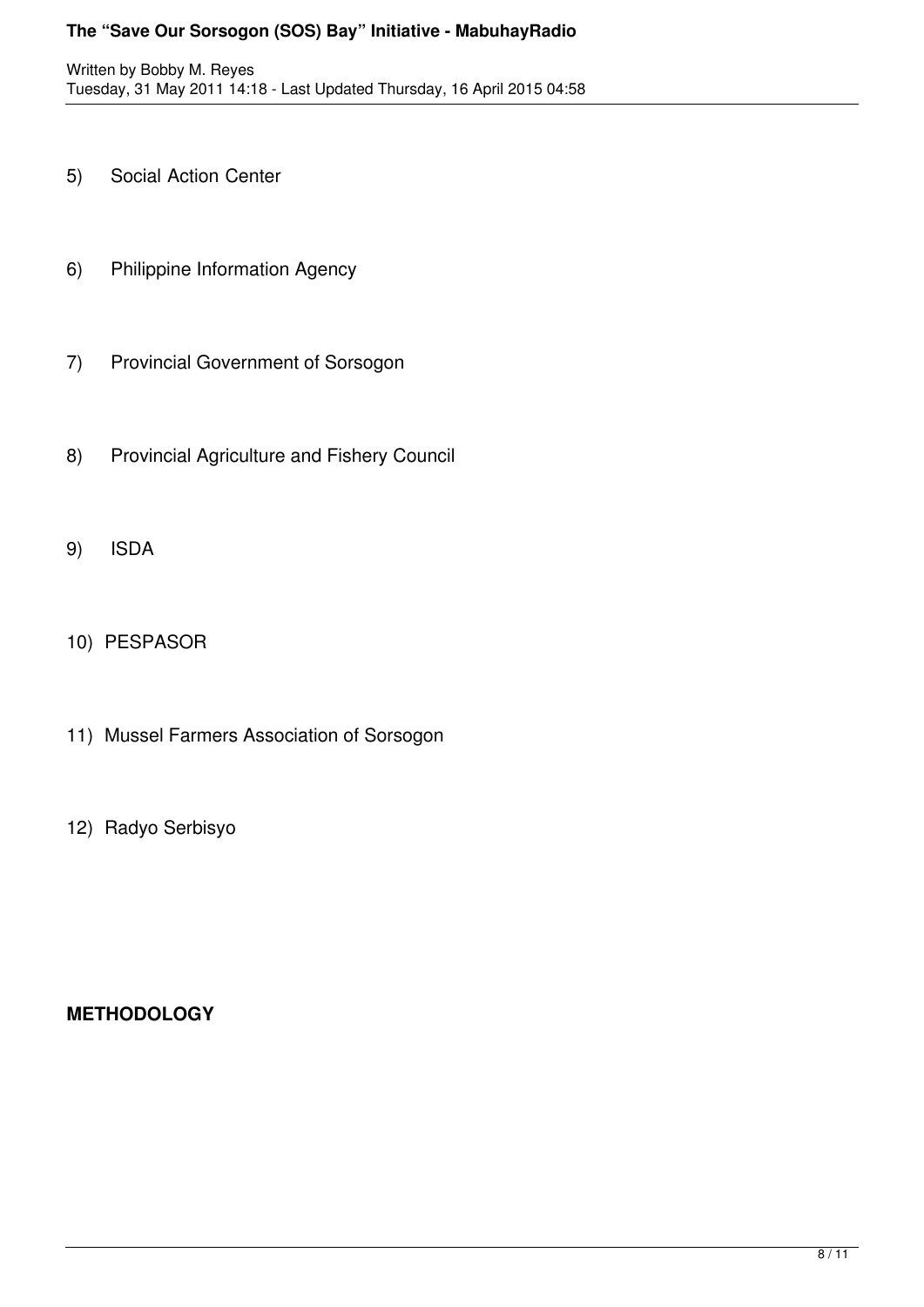Written by Bobby M. Reyes Tuesday, 31 May 2011 14:18 - Last Updated Thursday, 16 April 2015 04:58

The campaign shall be aired over the radio as well as the forums and dialogues whenever necessary and possible.

Fishermen organizations shall be regularly consulted on the various issues that affect them and these shall be relayed to the government agency concerned.

All fishermen will be issued some sort of an ID card attesting to their membership to the movement and that as member of the movement they will be the guardians of the Sorsogon Ba у на постановите се односите се односите се односите се односите се односите се односите се односите се односи<br>У селото на селото на селото на селото на селото на селото на селото на селото на селото на селото на селото н

These card-bearing fishermen will be tapped as a network of informers against those who shall continue to engage in illegal fishing.

The movement will also serve as a monitoring body of government programs and projects intended for the bay and for the fishermen.

The movement will also endeavor to be able to put up a marker, either at the Sorsogon pier or right at the bay, as tribute to fishermen.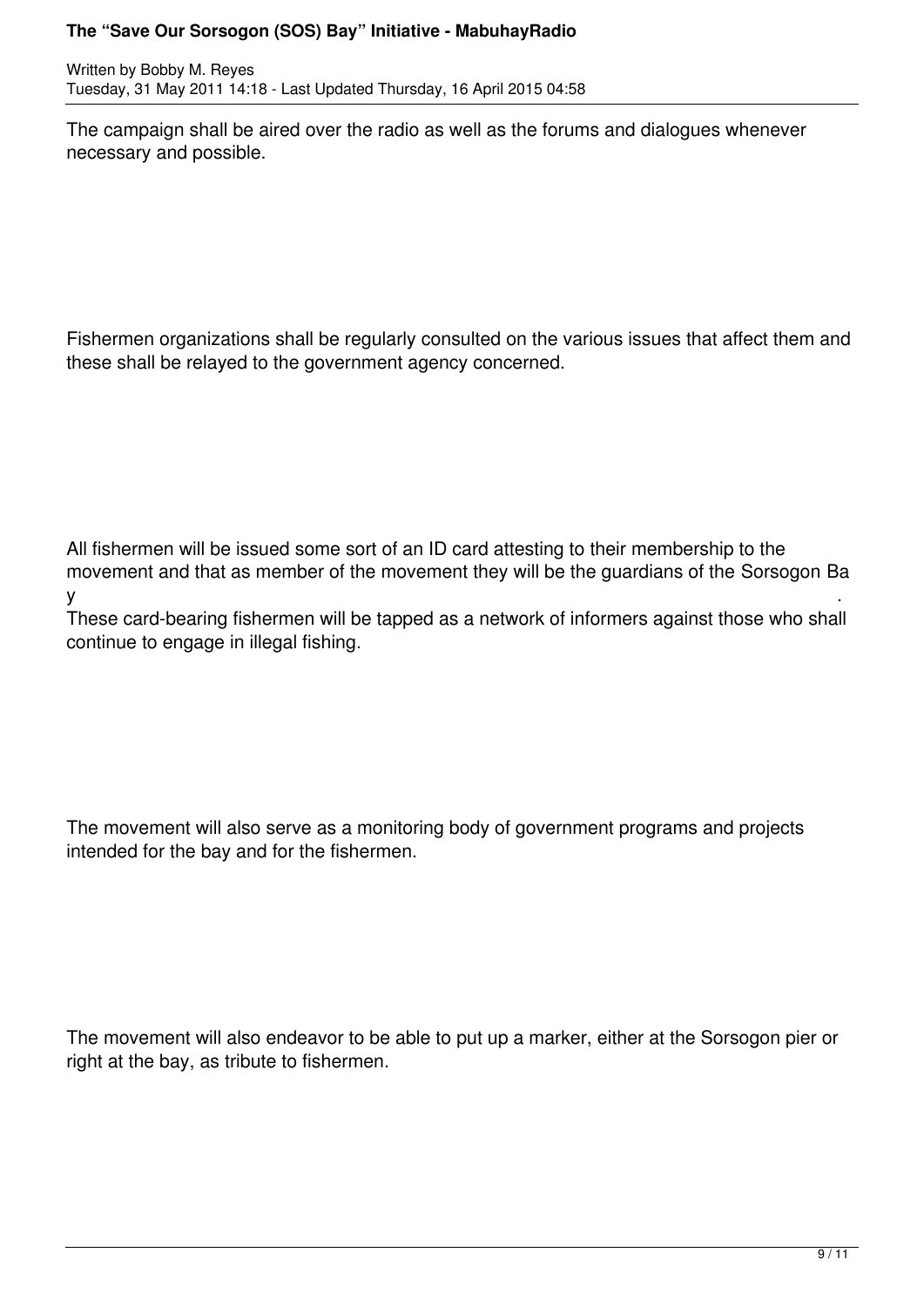This marker would somehow give pride to our lowly fishermen who have been one of the main backbones of our local economy.

The marker being envisioned, if possible, shall be designed in such a way that it could also serve as beacon at night.

The movement will be officially launched on Oct. 25, 2000, during which a Fishermen's Olympics shall be held to give fishermen a chance to share and show off their skills and talents.

The Fishermen's Olympics shall be held annually, if ever possible, for such purpose and to improve cooperation and camaraderie among the fishermen.

UNQUOTE.

No further report was provided to this writer by his source in Sorsogon City. Perhaps, the said "SAVE SORSOGON BAY MOVEMENT" was just a public-relations exercise by the powers that be and done only in "praise releases."